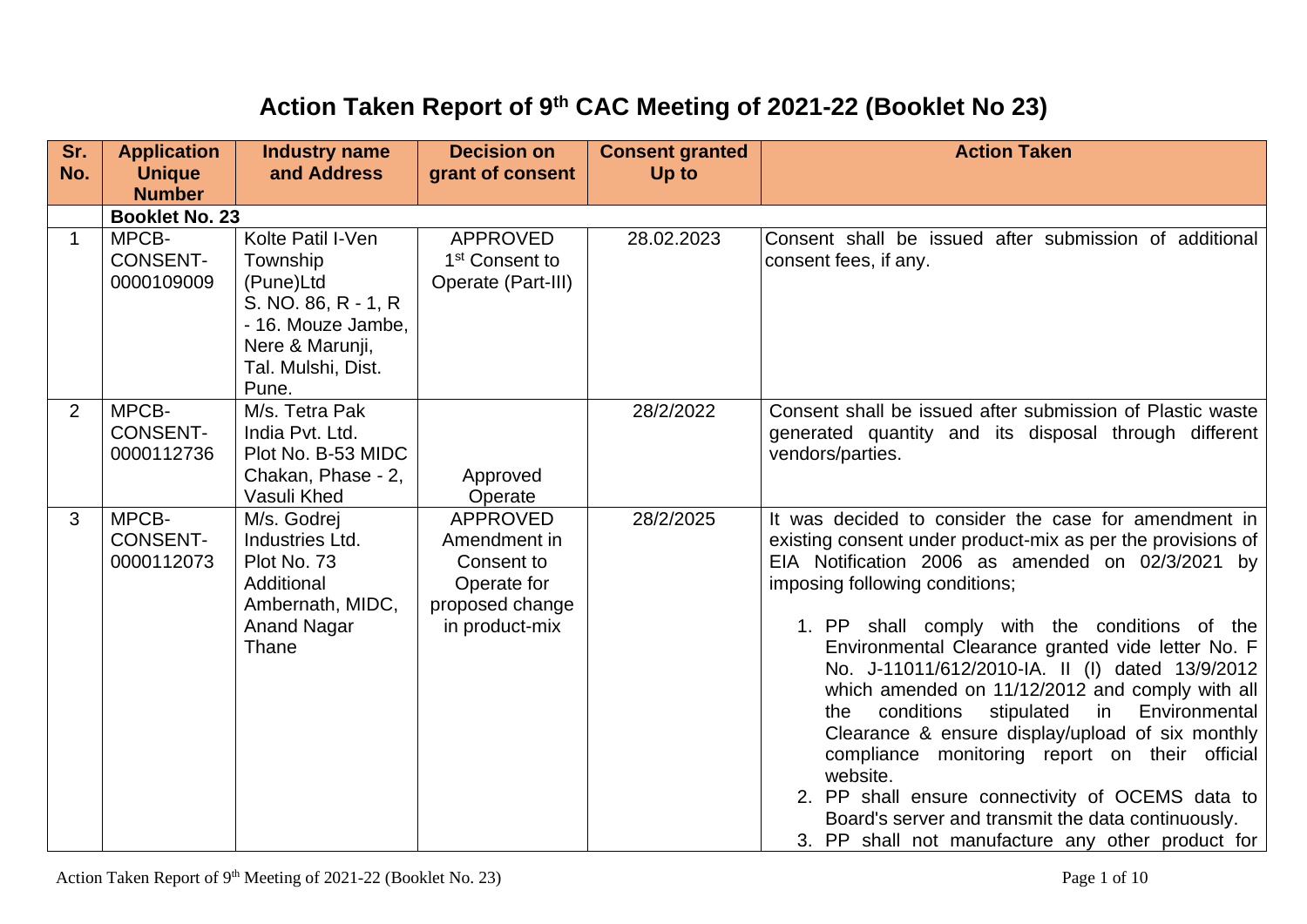| Sr.<br>No. | <b>Application</b><br><b>Unique</b>    | <b>Industry name</b><br>and Address                                                                                                                                       | <b>Decision on</b><br>grant of consent                                                                                       | <b>Consent granted</b><br>Up to | <b>Action Taken</b>                                                                                                                                                                                                                                                                                                                                                                           |
|------------|----------------------------------------|---------------------------------------------------------------------------------------------------------------------------------------------------------------------------|------------------------------------------------------------------------------------------------------------------------------|---------------------------------|-----------------------------------------------------------------------------------------------------------------------------------------------------------------------------------------------------------------------------------------------------------------------------------------------------------------------------------------------------------------------------------------------|
|            | <b>Number</b>                          |                                                                                                                                                                           |                                                                                                                              |                                 |                                                                                                                                                                                                                                                                                                                                                                                               |
|            |                                        |                                                                                                                                                                           |                                                                                                                              |                                 | which permission is not granted by the Board<br>4. Consent shall be issued with overriding effect on<br>earlier Consent to Operate granted by the Board<br>vide no. Format 1.0/CAC/UAN No. 0000087690/CR-<br>2006000744 dated 17/6/2020<br>5. PP shall submit/extend Bank Guarantee of Rs. 25<br>Lakh towards O&M of Pollution Control System and<br>Compliance of consent and EC conditions. |
| 4          | MPCB-<br><b>CONSENT-</b><br>0000113139 | M/s. Zydus Takeda<br>Healthcare Pvt. Ltd.<br>Plot No. C-4 TTC<br>industrial Area,<br>MIDC, Thane<br>Belapur Road,<br><b>Village Pawane</b><br>Thane                       | <b>APPROVED</b><br>Amendment in<br>Consent to<br>Operate for<br>proposed change<br>in Product-Mix                            | 30/4/2026                       | Consent issued on 20.02.2022                                                                                                                                                                                                                                                                                                                                                                  |
| 5          | MPCB-<br><b>CONSENT-</b><br>0000113089 | <b>INDAPUR DAIRY &amp;</b><br><b>MILK PRODUCTS</b><br>LTD.<br>S.N.94/1,94/2,104<br>At/Post-Gokhali, On<br>Indapur-Baramati<br>Road) Tal- Indapur,<br>Dist-Pune Indapur    | <b>APPROVED</b><br>1st Consent to<br>operate for<br>expansion with<br>amalgamation.<br>i.e. for additional<br>production qty | 31.01.2024                      | Consent issued on 24.02.2022                                                                                                                                                                                                                                                                                                                                                                  |
| 6          | MPCB-<br><b>CONSENT-</b><br>0000113951 | M/s. Nahar Builders<br>Ltd, Building No.<br>R <sub>12</sub> /13 in Sector<br>R12 of Plot bearing<br>CTS No. 25B/1,<br>26A, 27,<br>Plot bearing CTS<br>No. 25B/1, 26A, 27, | <b>APPROVED</b><br>1st Consent to<br>Operate (Part)<br>without obtaining<br>$C$ to $E$                                       | 31/01/2023                      | It was decided to grant 1 <sup>st</sup> Consent to Operate by<br>imposing following conditions.<br>1. PP shall submit the BG of Rs. 0.1% of total cost of<br>project x No. of years of violation & by forfeiting the<br>same towards completion of construction work<br>without obtaining consent to establish.<br>2. PP shall properly operate STP to achieve the                            |

Action Taken Report of 9<sup>th</sup> Meeting of 2021-22 (Booklet No. 23) Page 2 of 10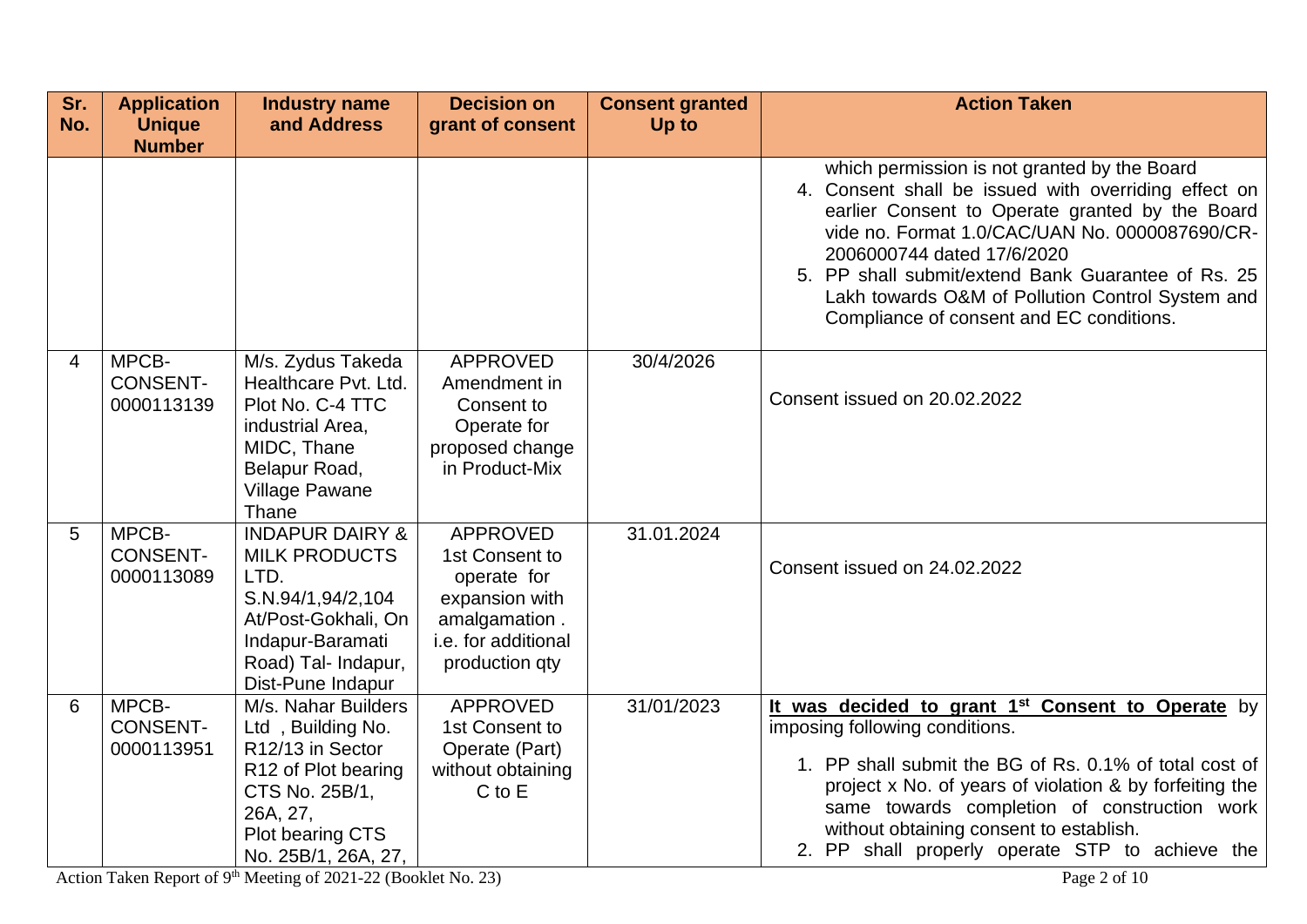| Sr.            | <b>Application</b>                     | <b>Industry name</b>                                                                                                                           | <b>Decision on</b>                                                                                                                 | <b>Consent granted</b> | <b>Action Taken</b>                                                                                                                                                                                                                                                                                                                                                                                                                                                                                                                                                                                                                                                                                                                                                                                                  |
|----------------|----------------------------------------|------------------------------------------------------------------------------------------------------------------------------------------------|------------------------------------------------------------------------------------------------------------------------------------|------------------------|----------------------------------------------------------------------------------------------------------------------------------------------------------------------------------------------------------------------------------------------------------------------------------------------------------------------------------------------------------------------------------------------------------------------------------------------------------------------------------------------------------------------------------------------------------------------------------------------------------------------------------------------------------------------------------------------------------------------------------------------------------------------------------------------------------------------|
| No.            | <b>Unique</b><br><b>Number</b>         | and Address                                                                                                                                    | grant of consent                                                                                                                   | Up to                  |                                                                                                                                                                                                                                                                                                                                                                                                                                                                                                                                                                                                                                                                                                                                                                                                                      |
|                |                                        | 28A/1, 29N & 50A/6<br>Chandivali, Andheri<br>(E) Mumbai<br>Andheri                                                                             |                                                                                                                                    |                        | treated domestic effluent standard for the parameter<br>BOD-10 mg/lit including disinfection facility to the<br>treated sewage.<br>3. The treated sewage shall be 60% recycled for<br>secondary purposes such as toilet flushing, air-<br>conditioning, cooling tower make up, firefighting etc.<br>and remaining shall be utilized on land for gardening<br>and/ or connected to local body sewer line with<br>water metering<br>system.<br>4. PP shall properly operate organic waste digester<br>along with composting facility/bio-digester (biogas)<br>for the treatment of wet garbage.<br>5. PP shall make provision of charging ports for<br>electric vehicles at least 30% of total available<br>parking slots.<br>6. PP shall submit BG of Rs. 25 Lakh towards<br>compliance of EC and Consent conditions. |
| $\overline{7}$ | MPCB-<br><b>CONSENT-</b><br>0000109029 | <b>DRT-Anthea Aroma</b><br><b>Chemicals Private</b><br>Limited, Plot No.<br>51A/1, Roth<br>Budruk, Dhatav<br>MIDC, Tal. Roha,<br>Dist. Raigad. | <b>APPROVED</b><br>Amendment in<br>Consent to<br>Operate for<br>inclusion of<br>products<br>Anthamber &<br><b>Methyl Pentenone</b> | $- -$                  | Consent issued on 20.02.2022                                                                                                                                                                                                                                                                                                                                                                                                                                                                                                                                                                                                                                                                                                                                                                                         |
| 8              | MPCB-<br><b>CONSENT-</b><br>0000113360 | <b>United Spirits</b><br>Limited<br>7/A Parmori Dindori                                                                                        | <b>APPROVED</b><br>Operate                                                                                                         | 31.08.2022             | Consent issued on 20.02.2022                                                                                                                                                                                                                                                                                                                                                                                                                                                                                                                                                                                                                                                                                                                                                                                         |
| 9              | MPCB-<br><b>CONSENT-</b><br>0000113353 | <b>Wipro Ltd</b><br>Plot No. 31, Rajiv<br>Gandhi Infotech                                                                                      | NOT APPROVED<br>1st Consent to<br>Operate (Part-III)                                                                               |                        |                                                                                                                                                                                                                                                                                                                                                                                                                                                                                                                                                                                                                                                                                                                                                                                                                      |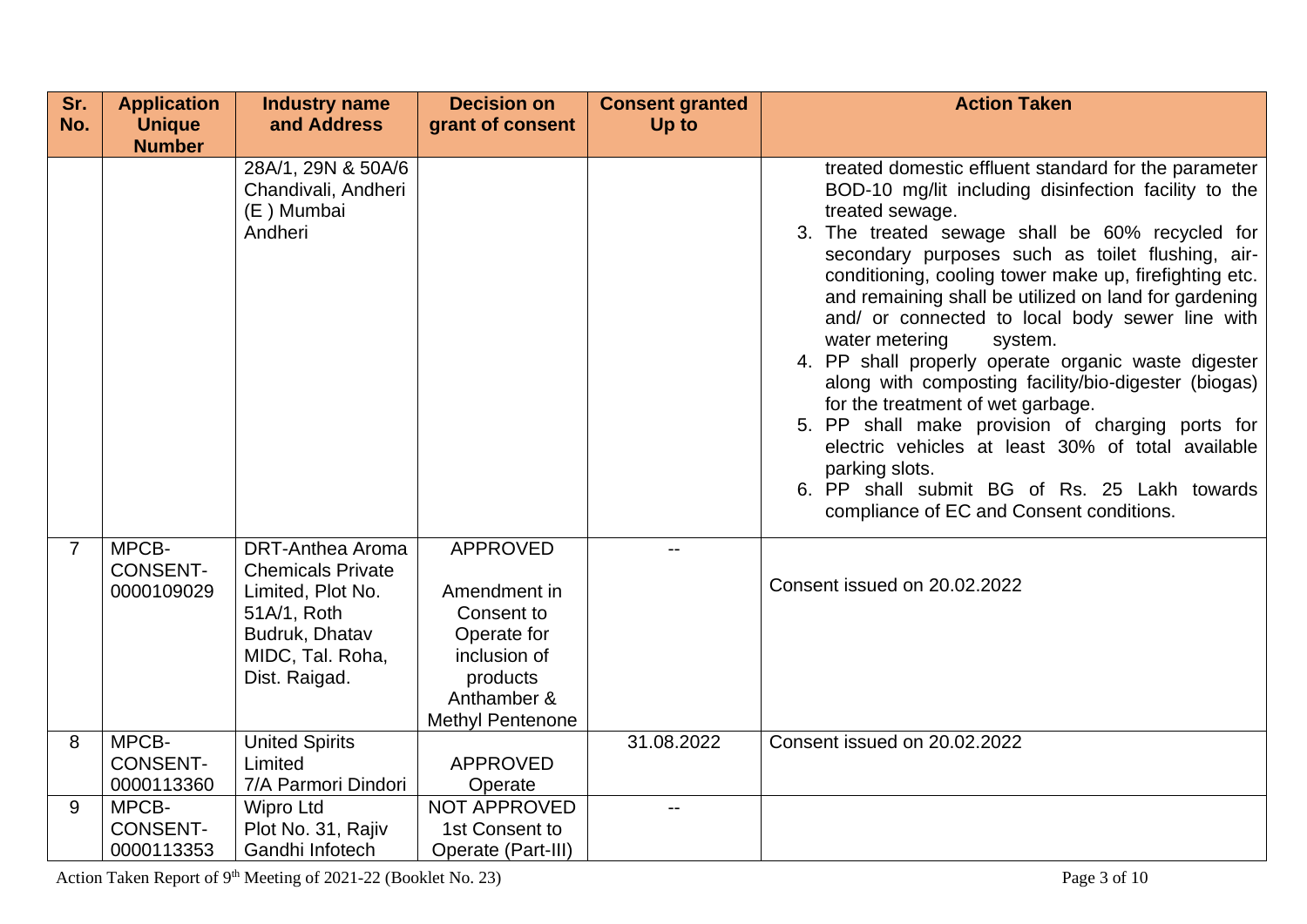| Sr. | <b>Application</b>                     | <b>Industry name</b>                                                                                                                                                                                                                                                                                 | <b>Decision on</b>                                                                                                                                                           | <b>Consent granted</b> | <b>Action Taken</b>                                                                                                                                                             |
|-----|----------------------------------------|------------------------------------------------------------------------------------------------------------------------------------------------------------------------------------------------------------------------------------------------------------------------------------------------------|------------------------------------------------------------------------------------------------------------------------------------------------------------------------------|------------------------|---------------------------------------------------------------------------------------------------------------------------------------------------------------------------------|
| No. | <b>Unique</b><br><b>Number</b>         | and Address                                                                                                                                                                                                                                                                                          | grant of consent                                                                                                                                                             | Up to                  |                                                                                                                                                                                 |
|     |                                        | Park, MIDC Phase-<br>II, Hinjewadi, Tal.<br>Mulshi, Dist. Pune-<br>411057.                                                                                                                                                                                                                           |                                                                                                                                                                              |                        | Show Cause Notice issued on 20.02.2022                                                                                                                                          |
| 10  | MPCB-<br><b>CONSENT-</b><br>0000114504 | THE LALIT,<br><b>BHARAT HOTELS</b><br><b>LIMITED</b><br>1424A, Andheri (E),<br>Mumbai.                                                                                                                                                                                                               | <b>APPROVED</b><br>Renewal of<br>Consent to<br>Operate                                                                                                                       | 31.05.2024             | Consent shall be issued after receipt of BG as per earlier<br>Consent to Operate.                                                                                               |
| 11  | MPCB-<br><b>CONSENT-</b><br>0000117070 | JP Infra Realty Pvt.<br>Ltd. (Formerly<br>known as M/s.<br><b>Skylark Realtors</b><br>Pvt. Ltd.), S. Nos.<br>110/1(pt) to 110/2,<br>26/5 to 26/9(pt),<br>$25/1(pt)$ , 20 to<br>116/1 to 117/6,<br>118/2 to 127/3, 128<br>to133/8 to 148,<br>Village<br>Ghodbunder, Mira<br>Road, Thane (W)<br>Thane. | <b>APPROVED</b><br>Consent to 1st<br>Operate for Bldg.<br>No. 4 & Club<br>House, Renewal<br>of Consent to<br>Operate (Part-1)<br>for Bldg. Nos. 2 &<br>3 and<br>Amalgamation | Up to 31.12.2022.      | Consent shall be issued after receipt of additional consent<br>fees, if any and after receipt of application for Renewal of<br>consent for the project located at Malad, Mumbai |
| 12  | MPCB-<br><b>CONSENT-</b><br>0000117220 | <b>Reliance Industries</b><br><b>Limited Convention</b><br>centre<br>Plot. No. C-64, G-<br>Block, Bandra Kurla<br>Complex, Bandra<br>(East), Mumbai-<br>400051.                                                                                                                                      | NOT APPROVED<br>1st Consent to<br>Operate (Part)                                                                                                                             | $- -$                  | Show Cause Notice issued on 20.02.2022                                                                                                                                          |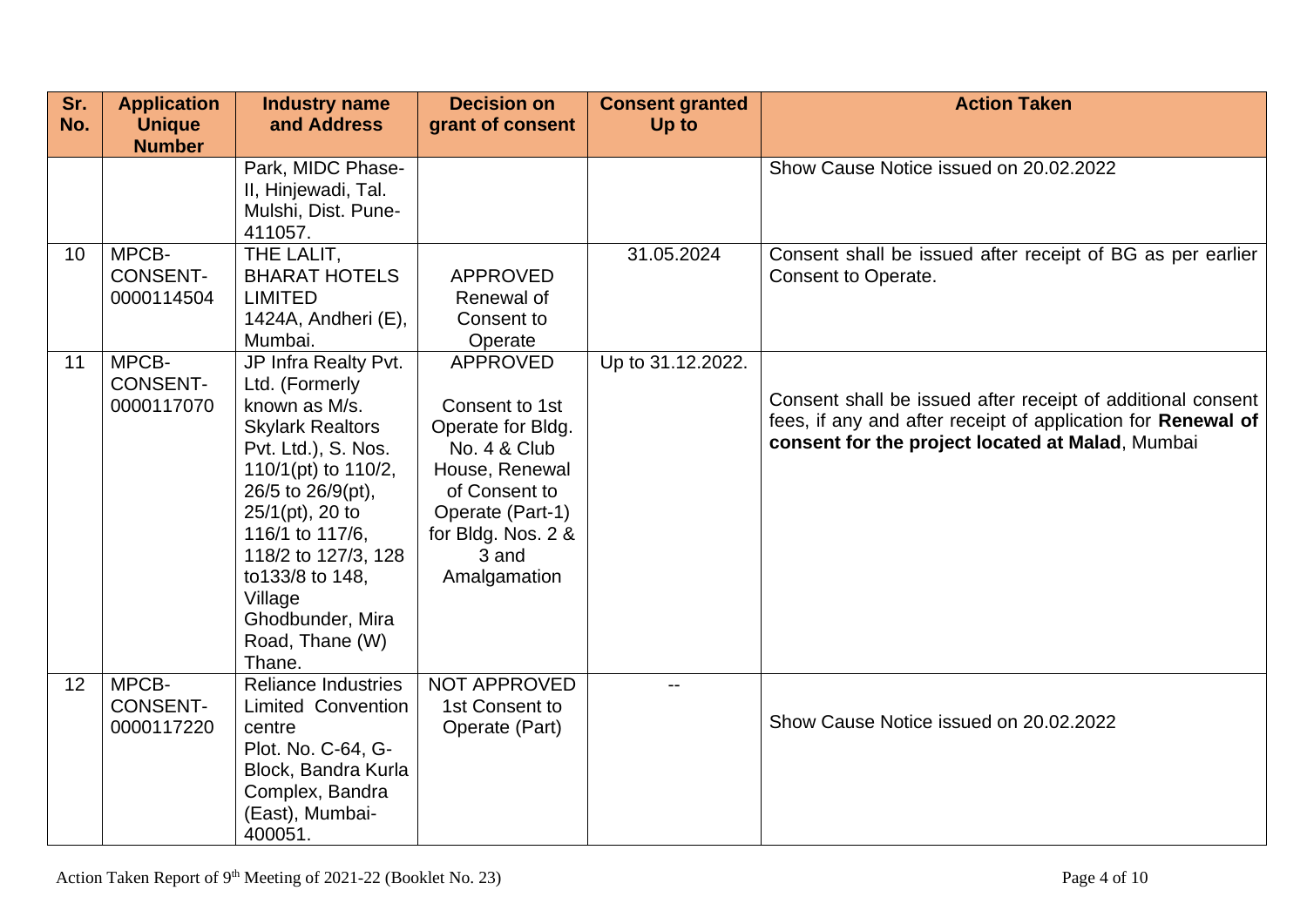| Sr.<br>No. | <b>Application</b><br><b>Unique</b><br><b>Number</b> | <b>Industry name</b><br>and Address                                                                                                                                                                                                                                                                  | <b>Decision on</b><br>grant of consent                                                                                                       | <b>Consent granted</b><br>Up to | <b>Action Taken</b>                                                                                                                                                                 |
|------------|------------------------------------------------------|------------------------------------------------------------------------------------------------------------------------------------------------------------------------------------------------------------------------------------------------------------------------------------------------------|----------------------------------------------------------------------------------------------------------------------------------------------|---------------------------------|-------------------------------------------------------------------------------------------------------------------------------------------------------------------------------------|
| 13         | MPCB-<br><b>CONSENT-</b><br>0000117836               | JP Infra Realty Pvt.<br>Ltd. (Formerly<br>known as M/s.<br><b>Skylark Realtors</b><br>Pvt. Ltd.), S. Nos.<br>110/1(pt) to 110/2,<br>26/5 to 26/9(pt),<br>$25/1$ (pt), 20 to<br>116/1 to 117/6,<br>118/2 to 127/3, 128<br>to133/8 to 148,<br>Village<br>Ghodbunder, Mira<br>Road, Thane (W)<br>Thane. | <b>APPROVED</b><br>Consent to 1st<br>Operate (Part-II)<br>for School<br><b>Building</b>                                                      | Up to 31.01.2024                | Consent shall be issued after receipt of additional<br>consent fees, if any and after receipt of application for<br>Renewal of consent for the project located at Malad,<br>Mumbai. |
| 14         | MPCB-<br><b>CONSENT-</b><br>0000117723               | The Saswad Mali<br>Sugar Factory Ltd.<br>Gat No. 1B, 13/1,<br>13/2 & 13/3A<br>Malinagar<br><b>Malshiras</b>                                                                                                                                                                                          | APPROVED<br>Grant of<br>amendment in<br>existing Consent<br>Operate under<br>product mix for<br>enhance capacity<br>of alcohol<br>production | 31.08.2024                      | Consent issued on 22.02.2022                                                                                                                                                        |
| 15         | MPCB-<br><b>CONSENT-</b><br>0000118602               | Larsen & Toubro<br>Ltd.,<br>CTS. Nos. 117A,<br>117A/1 & 117B &<br>117C Village<br>Tungwa, Saki Vihar<br>Road, Powai,<br>Mumbai- 400 072.                                                                                                                                                             | <b>APPROVED</b><br>1st Consent to<br>Operate (Part-IV)                                                                                       | 31.12.2022                      | Consent shall be issued after receipt of application for<br>renewal of existing Consent to Operate (Part-I, II & III).                                                              |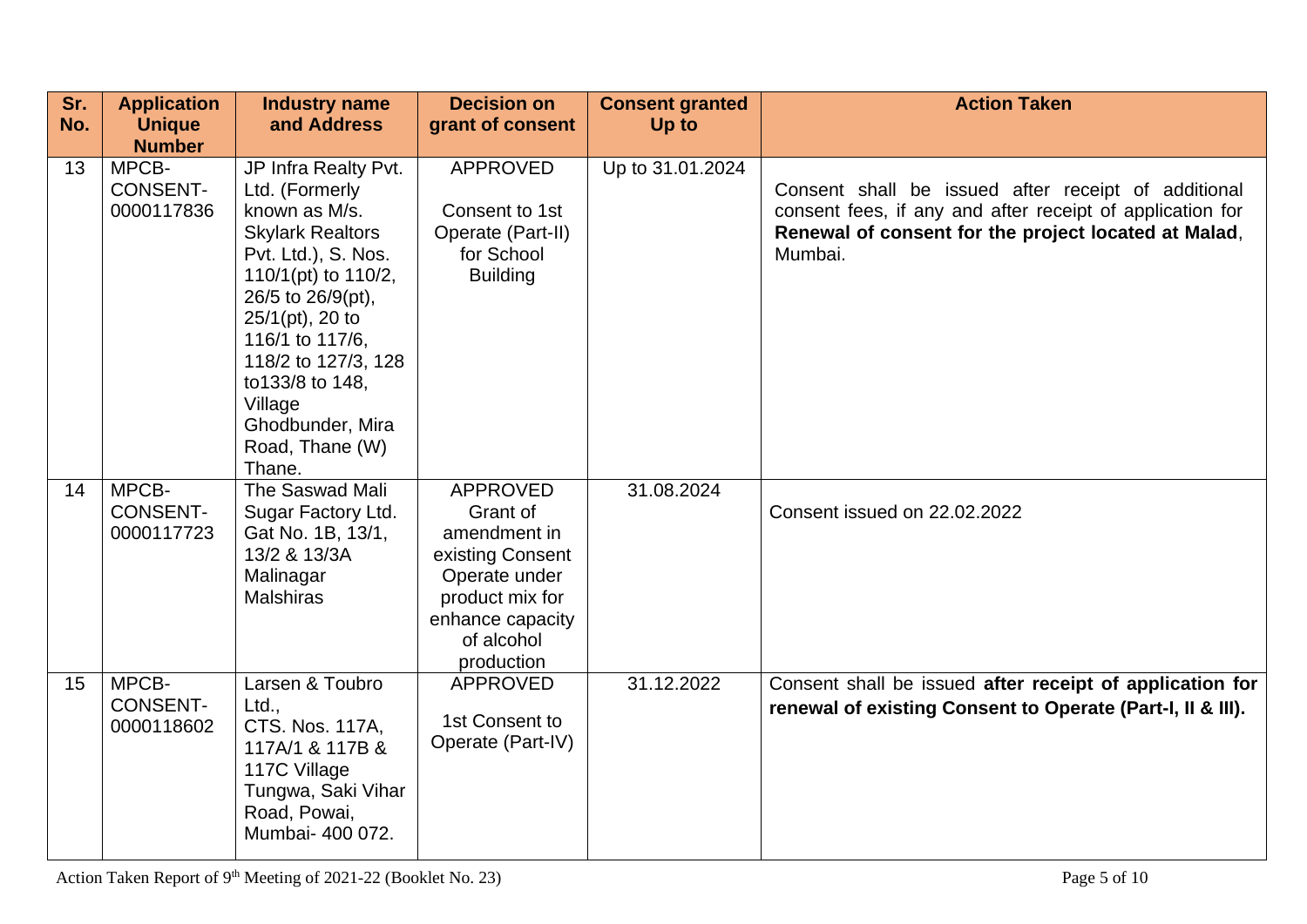| Sr.<br>No. | <b>Application</b><br><b>Unique</b>    | <b>Industry name</b><br>and Address                                                                                                               | <b>Decision on</b><br>grant of consent                                                                                                    | <b>Consent granted</b><br>Up to | <b>Action Taken</b>                                                                                                                                                                                                                                                                                                                                                                                                                                                                                                                                              |
|------------|----------------------------------------|---------------------------------------------------------------------------------------------------------------------------------------------------|-------------------------------------------------------------------------------------------------------------------------------------------|---------------------------------|------------------------------------------------------------------------------------------------------------------------------------------------------------------------------------------------------------------------------------------------------------------------------------------------------------------------------------------------------------------------------------------------------------------------------------------------------------------------------------------------------------------------------------------------------------------|
|            | <b>Number</b>                          |                                                                                                                                                   |                                                                                                                                           |                                 |                                                                                                                                                                                                                                                                                                                                                                                                                                                                                                                                                                  |
| 16         | MPCB-<br><b>CONSENT-</b><br>0000118848 | M/S. Prasad Sugar<br>& Allied Agro<br>Products Ltd.<br>917 Village-<br>Vambori Rahuri                                                             | <b>APPROVED</b><br>1 <sup>st</sup> Consent to<br>Operate                                                                                  | 31.08.2022                      | Consent shall be issued after submission of Bank<br>Guarantee and verification report from SRO regarding<br>completion of installation work.                                                                                                                                                                                                                                                                                                                                                                                                                     |
| 17         | MPCB-<br><b>CONSENT-</b><br>0000118796 | M/S. BERGER<br><b>PAINTS INDIA</b><br><b>LIMITED</b><br>Plot No. G35 M/S.<br><b>BERGER PAINTS</b><br><b>INDIA LIMITED</b><br>Purandar             | Approved<br>1 <sup>st</sup> Consent to<br>Operate                                                                                         | 31.07.2025                      | Consent issued on 19.02.2022                                                                                                                                                                                                                                                                                                                                                                                                                                                                                                                                     |
| 18         | MPCB-<br><b>CONSENT-</b><br>0000114945 | Dalmia Bharat<br>Sugar & Industries<br>LTD, Sugar Unit -<br>Ninadevi Kokrud,<br>Village - Karungali -<br>Arala<br>NA Karungali -<br>Arala Shirala | <b>APPROVED</b><br>Renewal                                                                                                                | 31.07.2023                      | It was decided to grant renewal of consent, by imposing<br>following conditions:<br>1. PP<br>shall operate pollution control system<br>scientifically to achieve the consented norms<br>2. PP shall provide CPU within 6 months and submit<br>BG of Rs. 5 lakh towards compliance of the same.<br>3. PP shall ensure uninterrupted connectivity of<br>OCEMS to Board server directly through data logger<br>4. PP shall submit/extend total Bank Guarantee of Rs.<br>25 lakh towards O & M of pollution control systems<br>and compliance of consent conditions. |
| 19         | MPCB-<br><b>CONSENT-</b><br>0000122641 | Sahakar Maharashi<br>Shankarrao Mohite-<br>Patil SSK Ltd<br>70 At-<br>Shanakarnagar Po-<br>Yeshwantnagar<br><b>Malshiras</b>                      | <b>NOT APPROVED</b><br>Grant of<br>amendment in<br>existing Consent<br>Operate under<br>product mix for<br>enhance capacity<br>of alcohol |                                 | it was decided to issue final Refusal of Consent<br>applied under product mix.                                                                                                                                                                                                                                                                                                                                                                                                                                                                                   |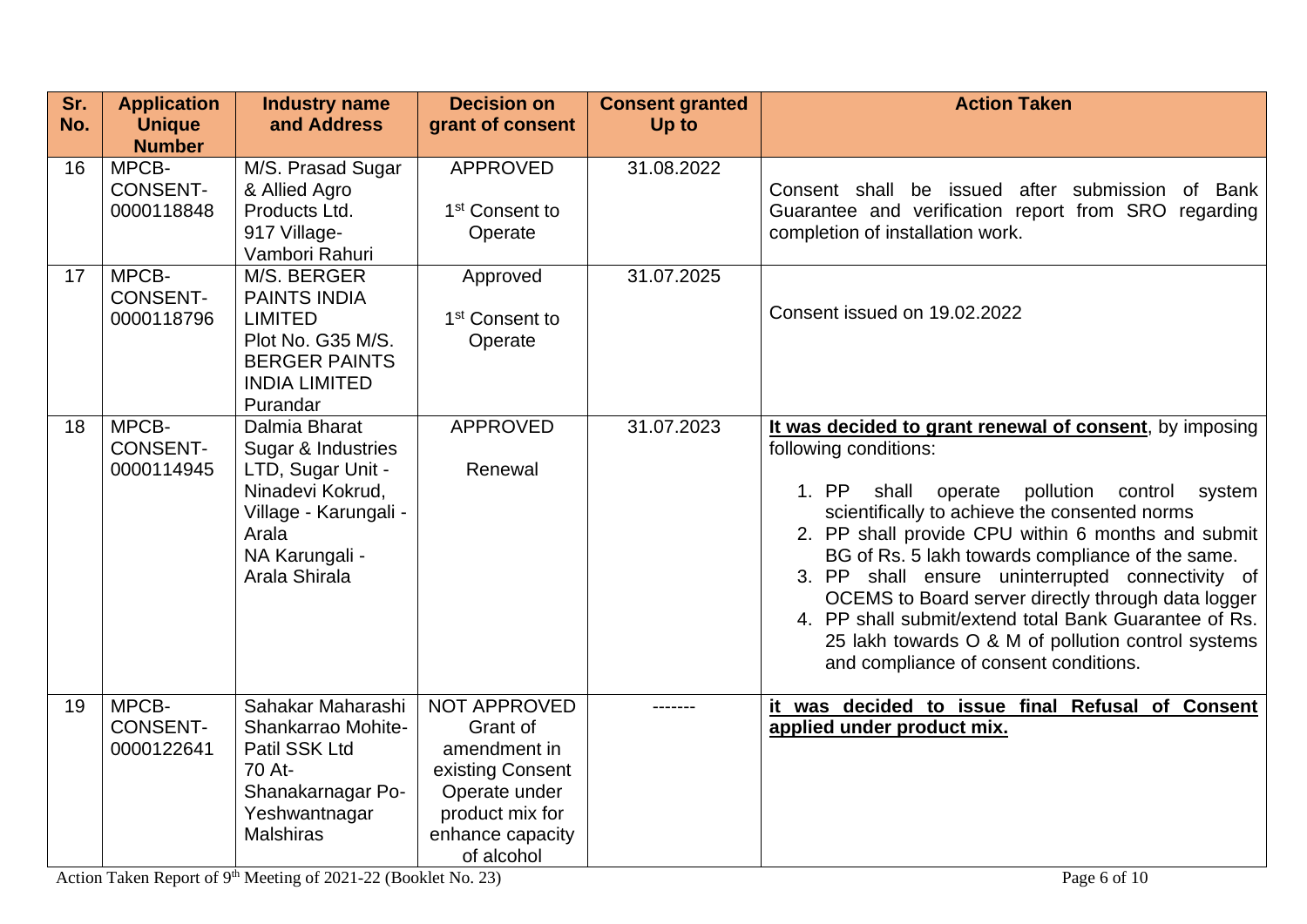| Sr. | <b>Application</b>             | <b>Industry name</b>            | <b>Decision on</b>         | <b>Consent granted</b> | <b>Action Taken</b>                          |
|-----|--------------------------------|---------------------------------|----------------------------|------------------------|----------------------------------------------|
| No. | <b>Unique</b><br><b>Number</b> | and Address                     | grant of consent           | Up to                  |                                              |
|     |                                |                                 | production                 |                        |                                              |
| 20  | MPCB-                          | <b>BHAURAO</b>                  | <b>APPROVED</b>            | 31.08.2022             |                                              |
|     | <b>CONSENT-</b>                | <b>CHAVAN</b>                   | Grant of                   |                        | Consent issued on 20.02.2022                 |
|     | 0000123353                     | S.S.K.LTD.(DISTIL               | amendment in               |                        |                                              |
|     |                                | <b>LERY UNIT)</b>               | existing Consent           |                        |                                              |
|     |                                | 32, 33, 34, 66, 74, 75,         | Operate under              |                        |                                              |
|     |                                | 76,77,78                        | product mix for            |                        |                                              |
|     |                                | LAXMINAGAR, DE                  | enhance capacity           |                        |                                              |
|     |                                | <b>GAON-YELEGAON</b>            | of alcohol                 |                        |                                              |
|     |                                | <b>ARDHAPUR</b>                 | production.                |                        |                                              |
| 21  | MPCB-                          | M/s Jaywant                     | <b>APPROVED</b>            | 31.07.2022             |                                              |
|     | <b>CONSENT-</b>                | Sugars Ltd.,                    |                            |                        | Consent issued on 20.02.2022                 |
|     | 0000123757                     | Sr.No.83 to                     | 1 <sup>st</sup> Consent to |                        |                                              |
|     |                                | 90,92,93,95,98,99,              | Operate with               |                        |                                              |
|     |                                | Dhawarwadi                      | amalgamation of            |                        |                                              |
|     |                                | Dhawarwadi Karad                | existing Consent           |                        |                                              |
|     |                                |                                 | to Operate                 |                        |                                              |
|     |                                |                                 |                            |                        |                                              |
| 22  | MPCB-                          | <b>BARAMATI AGRO</b>            | <b>NOT APPROVED</b>        | ----                   | it was decided to consider industry request. |
|     | <b>CONSENT-</b>                | <b>LIMITED UNIT 2</b>           | Operate                    |                        |                                              |
|     | 0000123202                     | 179,195,196,197,1<br>98,199,200 |                            |                        |                                              |
|     |                                | <b>MAHATMA PHULA</b>            |                            |                        |                                              |
|     |                                | NAGAR, KANNAD                   |                            |                        |                                              |
|     |                                | <b>KANNAD</b>                   |                            |                        |                                              |
| 23  | MPCB-                          | Shri. Dudhganga                 | NOT APPROVED               | ---                    |                                              |
|     | <b>CONSENT-</b>                | Vedganga Sahakari               |                            |                        | Show Cause Notice issued on 02.03.2022       |
|     | 0000123639                     | Sakhar Karkhana                 | 1 <sup>st</sup> Consent to |                        |                                              |
|     |                                | Ltd., Bidri (                   | Operate with               |                        |                                              |
|     |                                | Mouninagar)                     | amalgamation of            |                        |                                              |
|     |                                | Gat No. 1042, 43,               | existing Consent           |                        |                                              |
|     |                                | 44, 45, 46, 47, 48,             | to Operate                 |                        |                                              |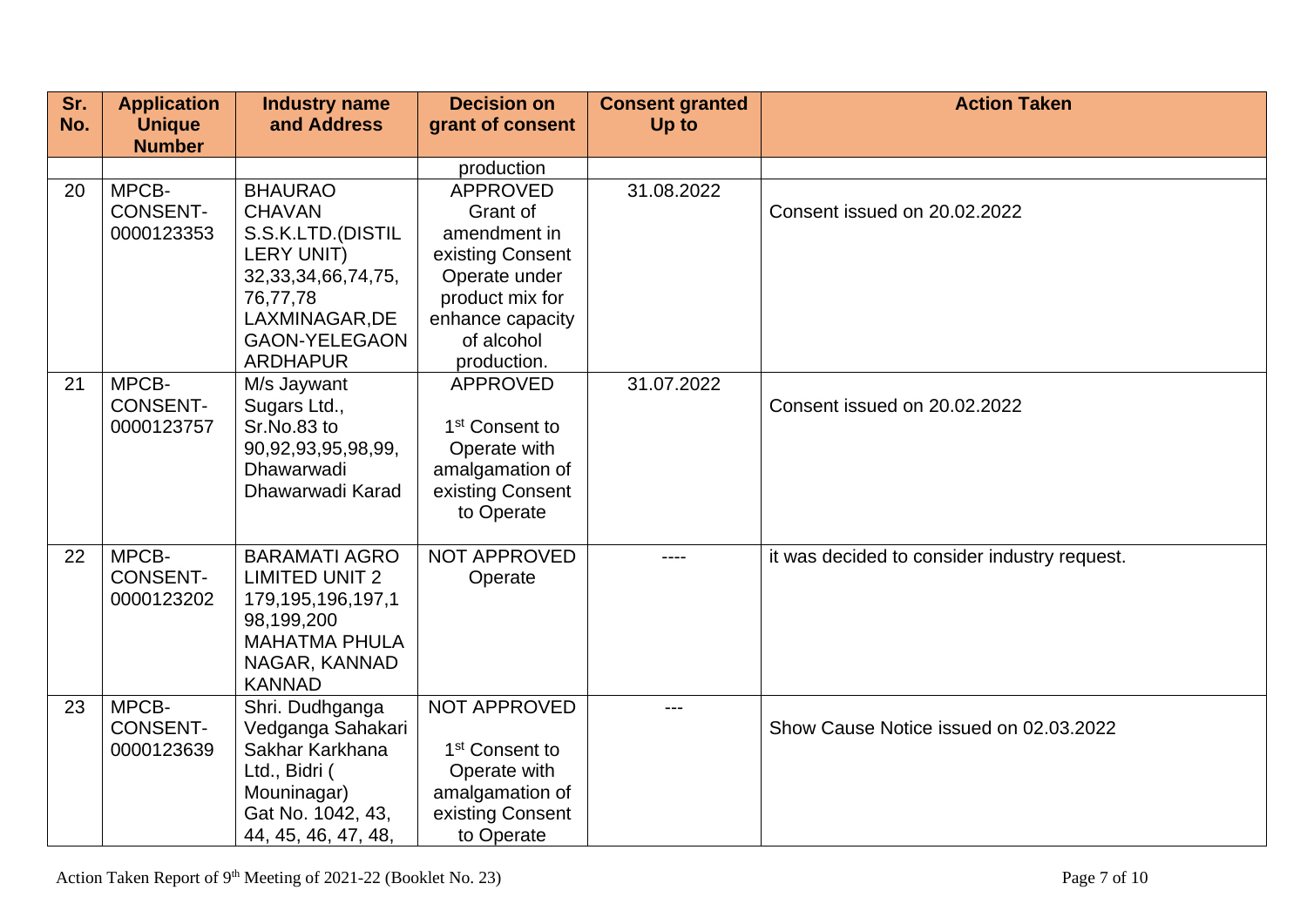| Sr.<br>No. | <b>Application</b><br><b>Unique</b><br><b>Number</b> | <b>Industry name</b><br>and Address                                                                                                                                | <b>Decision on</b><br>grant of consent                                                                                                               | <b>Consent granted</b><br>Up to | <b>Action Taken</b>          |
|------------|------------------------------------------------------|--------------------------------------------------------------------------------------------------------------------------------------------------------------------|------------------------------------------------------------------------------------------------------------------------------------------------------|---------------------------------|------------------------------|
|            |                                                      | 49, 50, 1051/1,<br>1051/2A, 1051/2B,<br>1051/2C, 1051/25,<br>1051/2E, 1299 Bidri<br>Mouninagar)<br>Kagal                                                           |                                                                                                                                                      |                                 |                              |
| 24         | MPCB-<br><b>CONSENT-</b><br>0000125119               | M/s. Loknete<br>Sundarraoji<br>Solanke Sahakari<br>Sakhar Karkhana<br><b>Limited (Distillery</b><br>Unit)<br>176 At.<br>Sundarnagar Post.<br><b>Telgaon Dharur</b> | <b>APPROVED</b><br>Grant of<br>amendment in<br>existing Consent<br>Operate under<br>product mix for<br>enhance capacity<br>of alcohol<br>production. | 31.08.2022                      | Consent issued on 19.02.2022 |
| 25         | MPCB-<br><b>CONSENT-</b><br>0000125967               | Loknete Marutrao<br><b>Ghule Patil</b><br>Dnyaneshwar<br>Sahakari Sakhar<br>Karkhana Ltd<br>320,334<br>Dnyaneshwarnagar<br><b>Bhende Bk</b><br>Newasa              | <b>APPROVED</b><br>1 <sup>st</sup> Consent to<br>Operate with<br>amalgamation of<br>existing Consent<br>to Operate                                   | 31.07.2022                      | Consent issued on 20.02.2022 |
| 26         | MPCB-<br><b>CONSENT-</b><br>0000126192               | Mula Sahakari<br>Sakhar Karkhana<br>Ltd., sonai<br>(Distillery Unit)<br>Gut No- 854,859<br>Sonai Newasa                                                            | <b>APPROVED</b><br>1 <sup>st</sup> Consent to<br>Operate with<br>amalgamation of<br>existing Consent<br>to Operate                                   | 31.08.2024                      | Consent issued on 09.02.2022 |